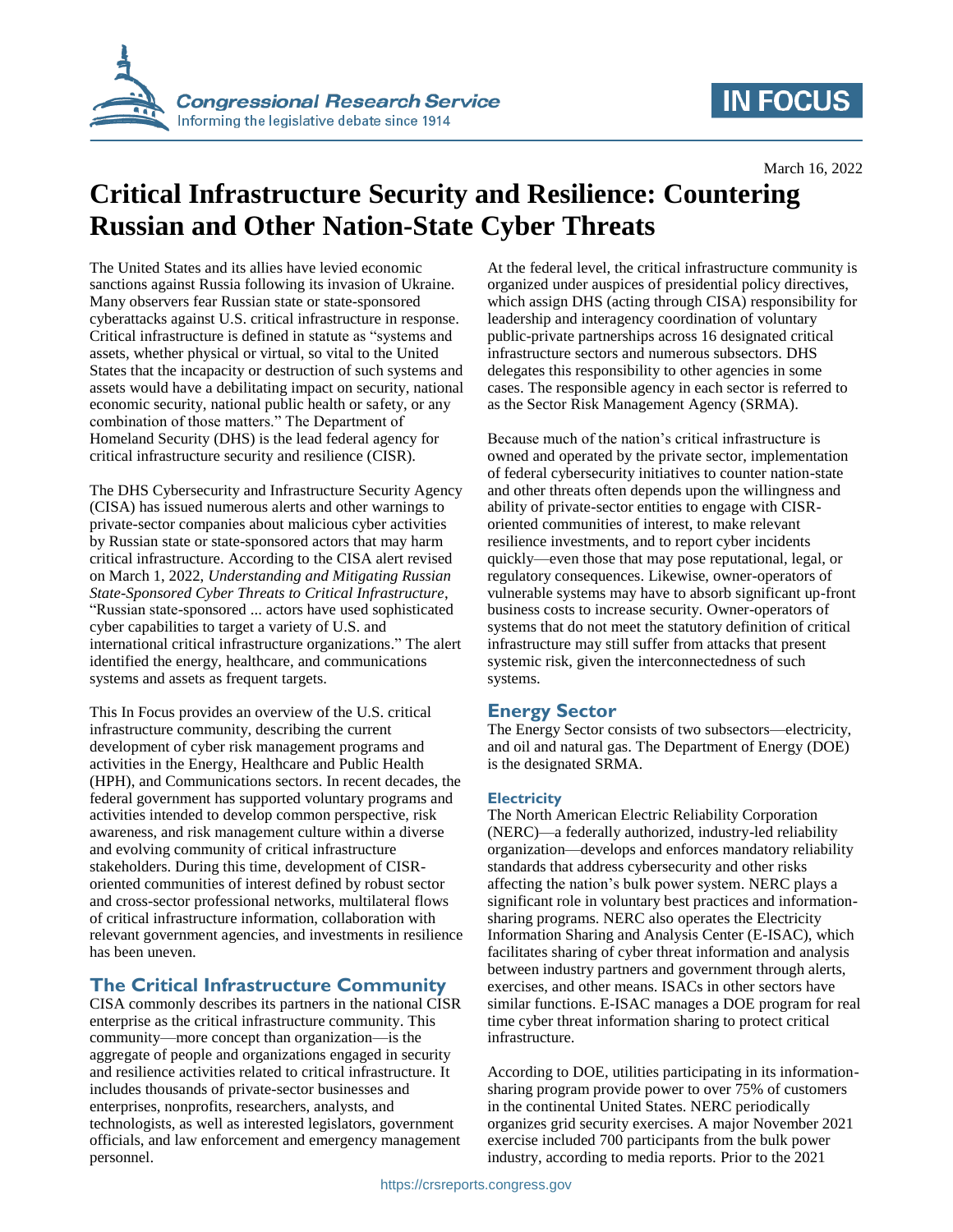exercise, some observers voiced concerns about regulatory gaps and inadequate standards. NERC reliability standards are consensus-based, and mostly apply to larger utilities engaged in interstate transmission.

#### **Oil and Natural Gas**

There is no industry reliability organization analogous to NERC in any oil and gas industry segment. Standards development functions are led by major industry trade groups on a largely voluntary basis. Certain voluntary consensus standards have been incorporated by reference into the Code of Federal Regulations, giving them legal effect. These standards are concentrated in the heavily regulated offshore segment and the pipelines subsector. Further—with the exception of pipelines—these standards focus on risks inherent to the physical operation of industrial equipment, rather than cybersecurity.

Industry groups own and operate the Oil and Natural Gas (ONG) ISAC. Some independent reports indicate slow progress in developing cybersecurity culture and meaningful community engagement. A 2020 report by the Lawrence Livermore National Laboratory on cybersecurity in the oil and gas subsector noted widespread deficiencies, including use of legacy assets lacking cybersecurity features, use of consumer-grade operating systems and software with known vulnerabilities, and a culture of general apathy in many enterprises. Industry groups assert they work closely with federal agencies to ensure "collaboration and communication at every point."

#### **Healthcare and Public Health Sector**

The HPH Sector includes both private-sector and publicsector entities for patient care, medical research and development (R&D), pharmaceutical production, insurance, and other purposes. Malicious cyber actors—sometimes with nation-state sponsorship or acquiescence—have increasingly targeted the HPH Sector to acquire healthcare technology R&D, medical information, and patient data. Disruption of public health functions may be an end in itself in some cases.

The Department of Health and Human Services (HHS) is the designated SRMA. Limited HHS regulatory authorities and programs focus on maintaining privacy of patient health information and the operational integrity of agency computer systems.

HHS's private-sector counterpart, the HPH Sector Coordinating Council (SCC), has created several relevant industry working groups in recent years to increase threat reporting and analysis, information sharing, and adoption of best practices. The Cybersecurity Working Group reports increasing stakeholder engagement. In addition, the Health-ISAC has operated since 2010 and remains active.

A 2018 survey of 600 healthcare organizations on industry adoption of cybersecurity best practices showed that most organizations participate in one or more cybersecurity information-sharing and analysis organizations. Indicators of substantive private-sector engagement with such organizations and adoption of best practices were more mixed.

#### **Communications Sector**

The communications sector includes five segments: broadcasting, cable, satellite, wireless, and wireline. DHS is the designated SRMA. It operates the National Coordination Center, which hosts the Communications ISAC and provides operational support for specific national-level incidents. DHS and other agencies do not regulate cybersecurity risk management activities of private-sector partners.

DHS's private-sector counterpart, the Communications SCC (CSCC), supports numerous public-private partnership activities for threat reporting and analysis, information sharing, and adoption of best practices. In letters and filings to federal agencies, the CSCC has noted persistent information-sharing obstacles related to security classification and legal exposure. The CSCC has also noted limited community-wide awareness of collaboration and information-sharing channels, and insufficient grant funding for cybersecurity resilience activities.

#### **Cross-Sector Issues**

Many community members identify information sharing, government outreach to the private sector, and return on investment for public-private collaborations as areas for improvement. A CISA program implemented under the Cybersecurity Information Sharing Act of 2015 to increase public-private sharing of cyber threat indicators and defensive measures via automated means elicited only sparse participation, according to a 2019 interagency report to Congress. CISA stated it was implementing changes.

A DHS after-action report on its Cyber Storm 2020 exercise noted that some private-sector participants bypassed established information-sharing channels, and were therefore less effective in responding to the simulated nation-state attack. The report called for DHS to increase outreach and clarify coordination pathways for privatesector partners. It also called upon private-sector partners to share more information to help identify coordinated cyberattacks.

A 2021 Belfer Center study of cybersecurity collaboration between critical infrastructure owner-operators and government reported that established information channels were often left unused. "Many private-sector companies don't often see the government as a useful partner and decline to work with them if they don't have to," it said.

#### **Recent Legislation**

In March 2022, Congress passed the Cyber Incident Reporting for Critical Infrastructure Act of 2022 as part of the Consolidated Appropriations Act, 2022 (H.R. 2471), which was signed by the President on March 15, 2022. It requires covered critical infrastructure entities to report certain breaches and ransom payments to CISA, among other provisions. Also see CRS Report R46944, *Cybersecurity: Comparison of Selected Cyber Incident Reporting Bills—In Brief*, by Chris Jaikaran.

**Brian E. Humphreys**, Analyst in Science and Technology **Policy**